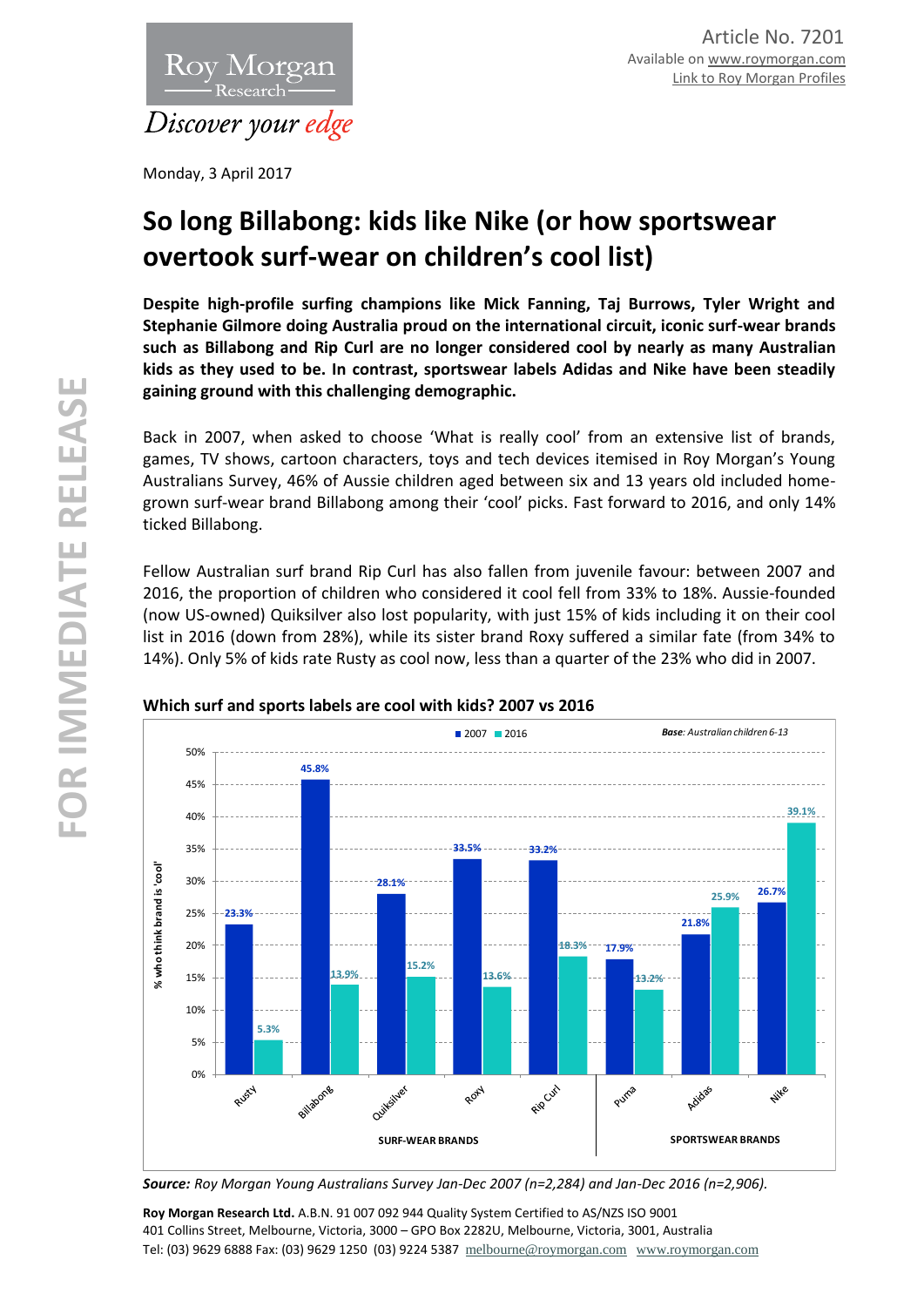This decline in surf-wear's cool credentials is evident among boys and girls of all ages, but the most pronounced downturn has been among girls aged between 10 and 13. For example, whereas 72% of girls in this age bracket thought Billabong was cool and 79% thought the same of Roxy in 2007, these figures have plummeted to 22% and 30% respectively.

## *Sportswear on the rise*

Sportswear, in the meantime, has been winning young fans left, right and centre. Considered cool by 27% of Aussie kids in 2007, Nike is now at 39%. While Adidas's trajectory hasn't been as steep, it now outstrips all five surf labels with 26% of children rating it as cool (up from 22%). Curiously, Puma hasn't fared so well (slipping from 18% to 13% between 2007 and 2016).

Just as the cool status of surf-wear brands took its biggest hit among 10-13 year-old girls, sportswear's most dramatic improvement was with this same group. An impressive 57% of girls aged 10-13 agree that Nike is cool, up from 29% in 2007; with 40% feeling the same way about Adidas (up from 25%).

## **Norman Morris, Industry Communications Director, Roy Morgan Research, says:**

*"Whereas surf labels like Billabong and Rip Curl used to be about as cool as it got with Aussie kids, Roy Morgan data shows that this is no longer the case. Those in the apparel trade will know that this is consistent with a wider slump for surf-wear, which has struggled (along with many other local clothing retailers) to compete with the influx of cheap'n'cheerful international retailers such as H&M and Topshop.* 

*"Furthermore, surf culture in Australia has moved so far from its rough-and-ready roots that it's now part of the mainstream, with even former PM Tony Abbott hitting the waves. On the other hand, Nike and Adidas are benefitting from the [current athleisure](http://www.roymorgan.com.au/findings/7067-gen-z-and-the-rise-of-athleisure-wear-201611280932)  [craze,](http://www.roymorgan.com.au/findings/7067-gen-z-and-the-rise-of-athleisure-wear-201611280932) with kids (especially girls) clearly responding to sportswear's popularity with fashionistas around the world. Nike's relationship with actor-comedian Kevin Hart and Adidas' association with singer Kanye West undoubtedly add to these labels' desirability, even among children.* 

*"Aussie kids are an influential consumer group, not only spending their own money but often influencing their parents' purchasing decisions. They have strong opinions on what's cool and what's merely lukewarm, and what they like today may well be different to what they liked just 12 months earlier. Brands wishing to stay abreast of this group's ever-changing trends and preferences would benefit from the in-depth data contained in Roy Morgan's Young Australians Survey, the largest continuous survey of this important market."*

**For comments or more information about Roy Morgan Research's Young Australians Survey data, please contact:**

**Roy Morgan Research -- Enquiries** Office: +61 (3) 9224 5309 **[askroymorgan.@roymorgan.com](mailto:askroymorgan.@roymorgan.com)**